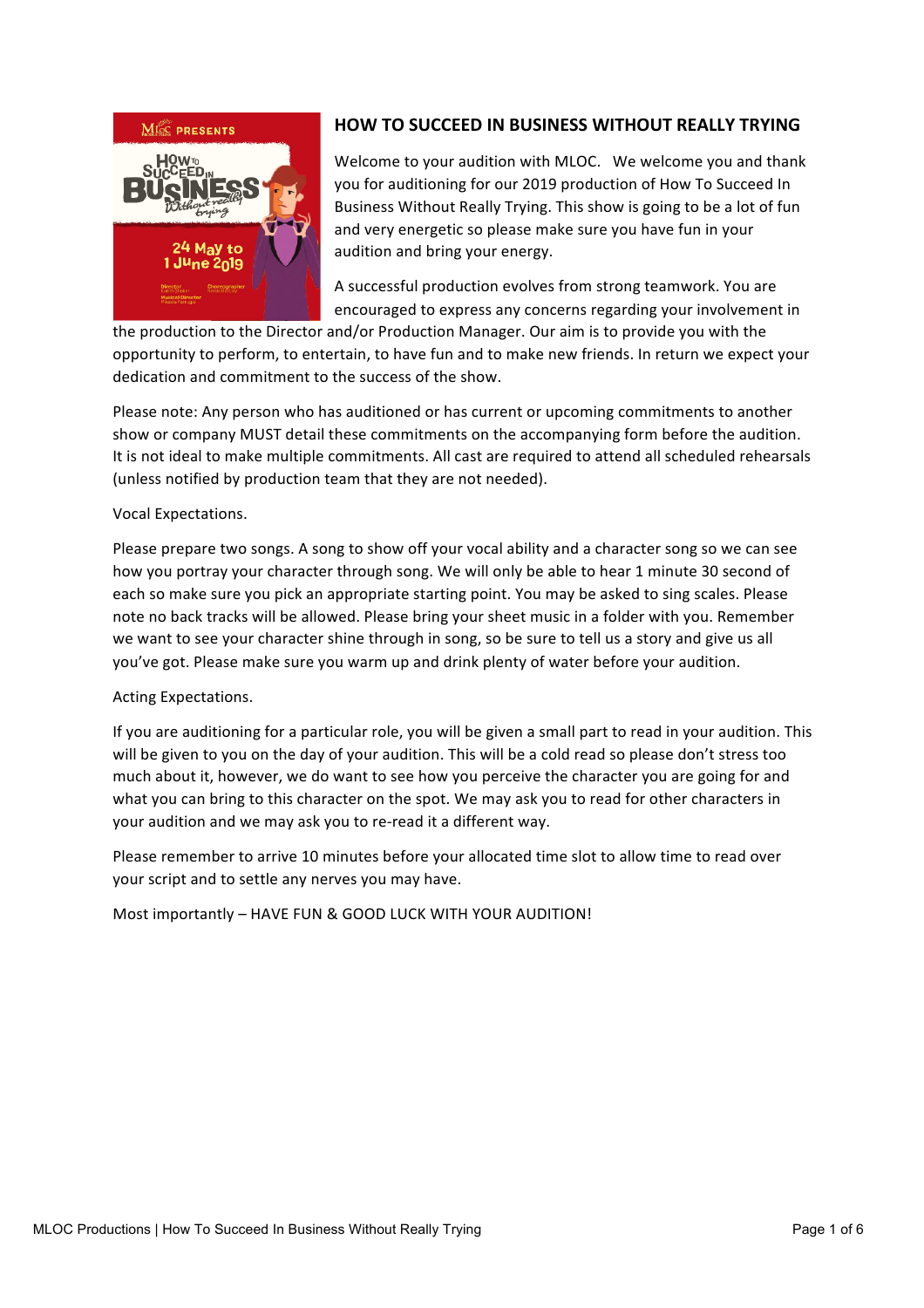

#### **Synopsis**

How to Succeed in Business Without Really Trying is a story about the triumph of the common man amid the buffoonery of big business. When a restless, creative, and ambitious window washer named J. Pierrepont Finch happens upon a book entitled 'How to Succeed in Business Without Really Trying', he decides to begin his rise the corporate ladder.

With the book's instructions and a dose of his own cleverness. Finch starts by landing a job in the mailroom at the World-Wide

Wicket Company, before quickly gaining promotions and outsmarting his scheming, snivelling rival, Frump - who also happens to be the boss's nephew-- until finally reaching the very top of the organization. From the very beginning, Finch has had the love and support of Rosemary, a marriageminded secretary who recognizes Finch's potential, and finds his innocent demeanour endearing. But in his single-minded pursuit of the top job, Finch is in danger of discounting Rosemary's love. In a moment of crisis, Finch's manual to success can no longer help him: he must rely on his own wits, and ultimately, his heart, to save the day.

## Musical numbers

Act 1

- · "Overture"
- ·" How to Succeed" - J. Pierrepont Finch
- ·" Happy to Keep His Dinner Warm" - Rosemary Pilkington
- ·" Coffee Break" - Smitty, Bud Frump, and Chorus
- ·" Company Way" - Finch and Twimble
- ·" Company Way" (Reprise) - Bud, Twimble, and Company
- ·" A Secretary is Not a Toy" - Bratt, Bud, and Men
- ·" Been a Long Day" - Smitty, Finch, and Rosemary
- ·" Been a Long Day" (Reprise) - Bud, J.B. Biggley, and Hedy LaRue
- ·" Grand Old Ivy" - Finch and Biggley
- ·" Paris Original" - Rosemary, Smitty, Miss Jones, and Girls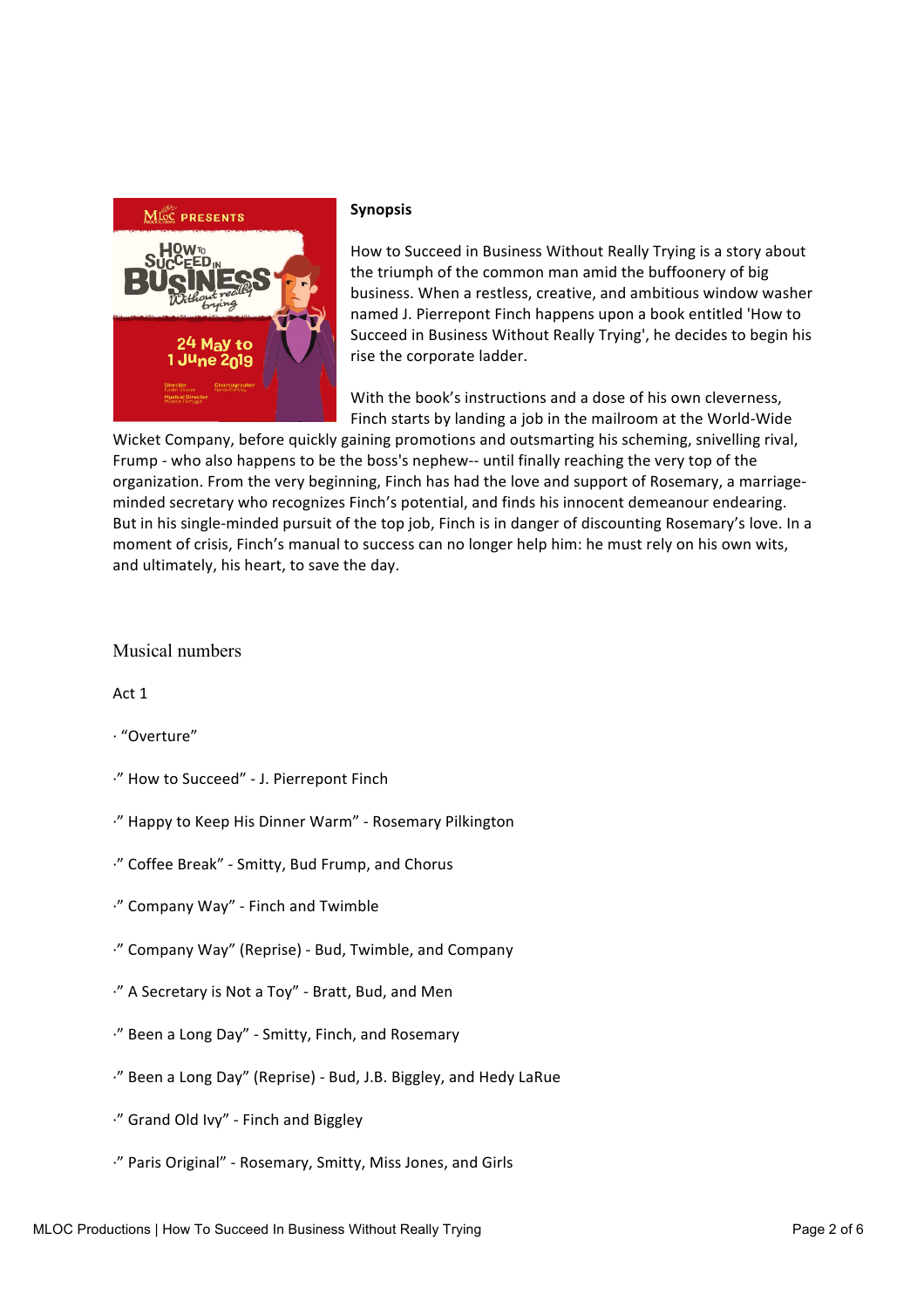·" Rosemary" - Finch and Rosemary

·" Act I Finale" - Finch, Rosemary, and Bud

Act 2

- ·" Cinderella, Darling" - Smitty and Girls
- · "1995 revival replacement: How to Succeed" (Reprise)
- ·" Happy to Keep His Dinner Warm" (Reprise) – Rosemary
- ·" Love from a Heart of Gold" - Biggley and Hedy
- ·" I Believe in You" - Finch and Men
- ·" I Believe in You" (Reprise) – Rosemary
- ·" Brotherhood of Man" - Finch, Wally Womper, Miss Jones, and Men
- ·" Company Way" (Finale) – Company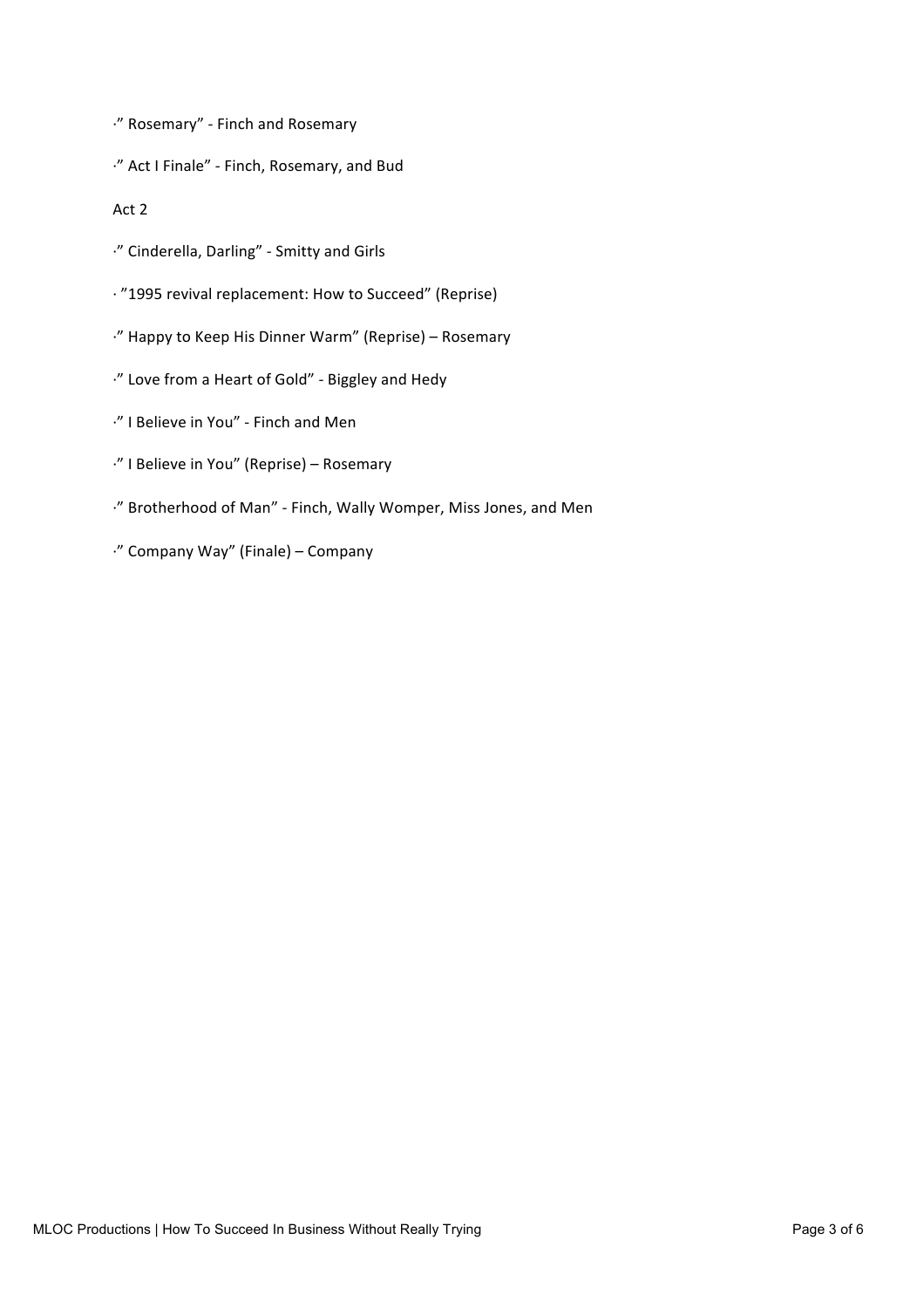

#### Character Requirements

 $(*\ast$  Please note that the show has been announced but the below roles have not been cast as yet. Please see below for uncast roles)

**J.B. BIGGLEY** - President of the World-Wide Wicket Company. (Male - Age 45-60, baritone) Biggley is a self-important blowhard. He is the head of the company and makes sure everyone knows it. However, he is completely brought to his knees by the women in his life.

**BUD FRUMP** - Biggley's nephew. (Male - Age 20-40, tenor) Frump is a lazy weasel who expects to succeed in the company through nepotism. He appears to have everything put together, but the people who know him, know the truth.

BERT BRATT - Personnel Manager (Male - Age 20-60, baritone) Harried executive that does a quality job. Bratt is central to the hiring's and firings that move the plot along and is one of the only executives who seems to do his job.

**MR TWIMBLE** - Head of the Mail Room (Male - Age 30-60, baritone) Hardworking low-level executive who has been beaten down by working in the mail room for too many years. He is a genuinely likeable guy.

**WALLY WOMPER** - Chairman of the Board (Male - Age 40-70, baritone) Womper is a grumpy looking man who is largely silent. When he does speak, he is revealed to be a gruff but charming man who is proud of his blue-collar background.

**MILT GATCH** - Head of Plans and Systems (Male - Age 20-60, tenor, baritone, or bass) Gatch is a confident and handsome junior executive who is not immune to an attractive female.

**BENJAMIN BURTON DANIEL OVINGTON** - New head of advertising (Male - Age 20-40, tenor, baritone, or bass) Ovington is the golden boy. Tall, handsome, athletic and smart. He is hired to head up the advertising department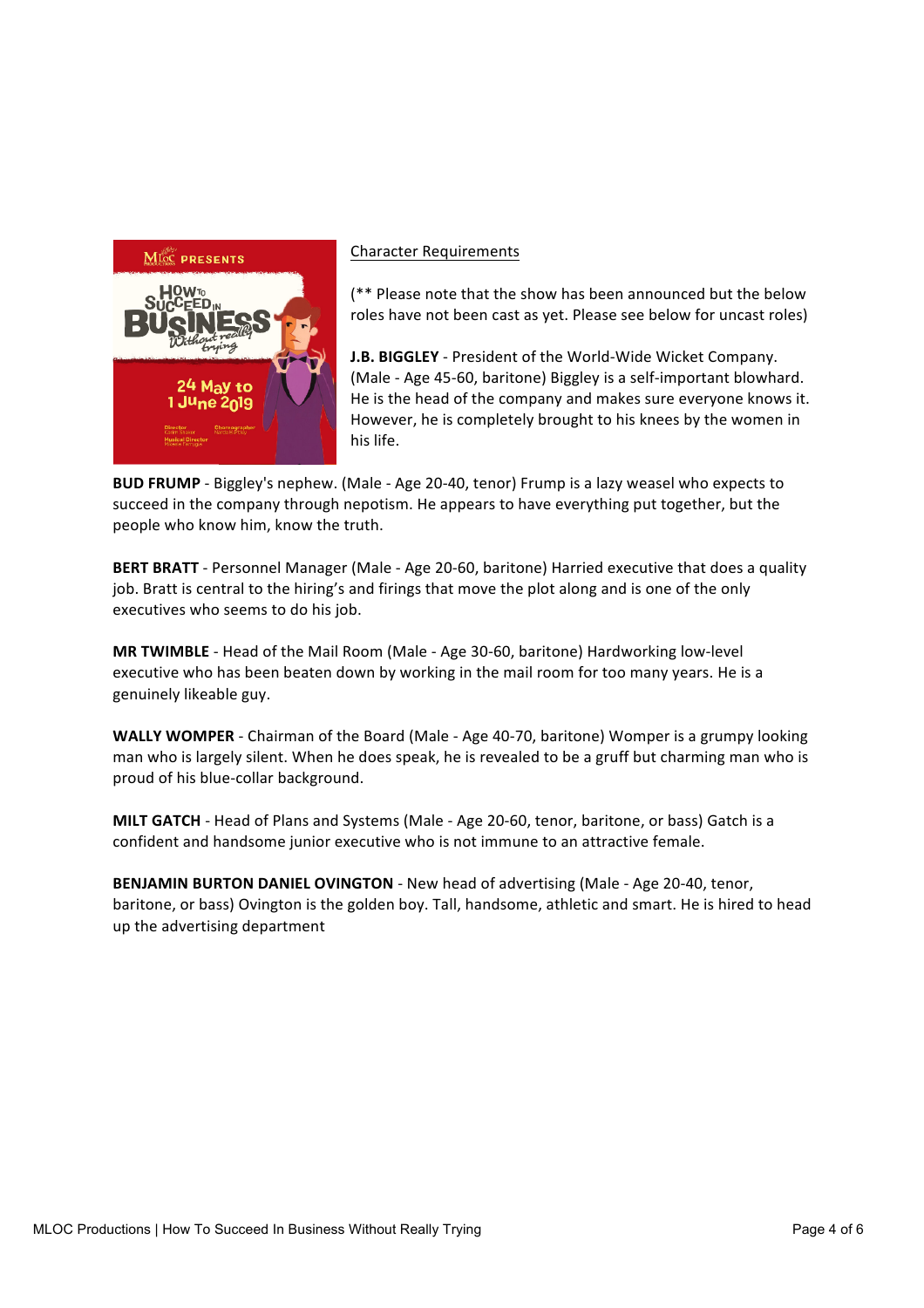

# **AUDITIONEE INFORMATION SHEET AND PARTICIPATION AGREEMENT**

| CONTACT NUMBERS: Home_______________________________ Mobile ____________________                                      |  |
|-----------------------------------------------------------------------------------------------------------------------|--|
|                                                                                                                       |  |
| I am under 18 years of age. YES/NO                                                                                    |  |
| I am willing to have my contact details made available to all cast and production members. YES / NO                   |  |
| I am interested in the following roles;                                                                               |  |
|                                                                                                                       |  |
| If I am unsuccessful in securing a role, I would be interested in an ensemble role. YES / NO                          |  |
| PERFORMANCE EXPERIENCE (please outline training / experience, or attach resume)                                       |  |
|                                                                                                                       |  |
| <u> 1989 - Johann Harry Harry Harry Harry Harry Harry Harry Harry Harry Harry Harry Harry Harry Harry Harry Harry</u> |  |
|                                                                                                                       |  |
|                                                                                                                       |  |
| <b>VOCAL ABLITY</b>                                                                                                   |  |
| I can read music. YES / NO                                                                                            |  |
| I am a SOPRANO / MEZZO / ALTO / TENOR / BARITONE / BASS                                                               |  |
|                                                                                                                       |  |